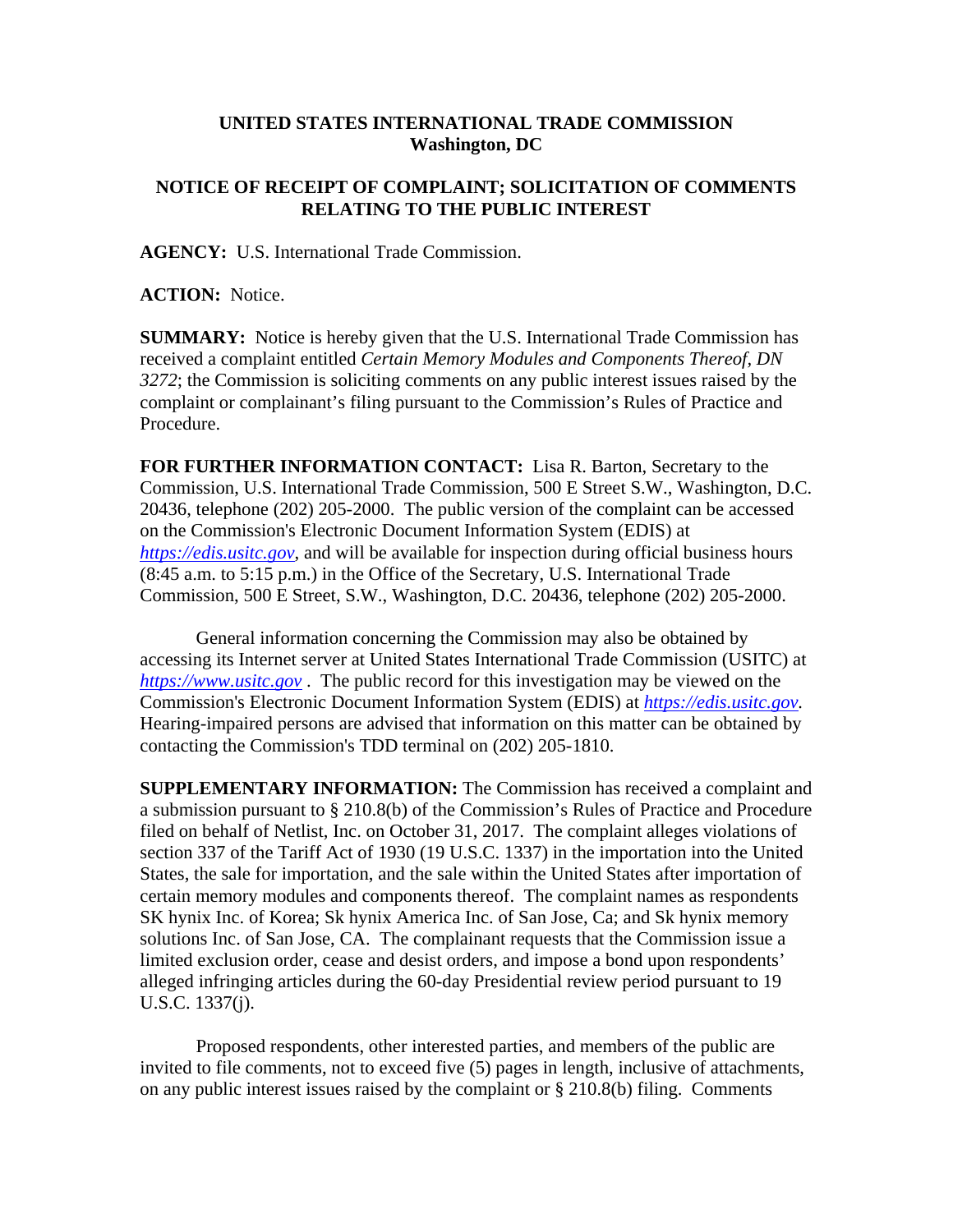should address whether issuance of the relief specifically requested by the complainant in this investigation would affect the public health and welfare in the United States, competitive conditions in the United States economy, the production of like or directly competitive articles in the United States, or United States consumers.

In particular, the Commission is interested in comments that:

- (i) explain how the articles potentially subject to the requested remedial orders are used in the United States;
- (ii) identify any public health, safety, or welfare concerns in the United States relating to the requested remedial orders;
- (iii) identify like or directly competitive articles that complainant, its licensees, or third parties make in the United States which could replace the subject articles if they were to be excluded;
- (iv) indicate whether complainant, complainant's licensees, and/or third party suppliers have the capacity to replace the volume of articles potentially subject to the requested exclusion order and/or a cease and desist order within a commercially reasonable time; and
- (v) explain how the requested remedial orders would impact United States consumers.

Written submissions must be filed no later than by close of business, eight calendar days after the date of publication of this notice in the *Federal Register*. There will be further opportunities for comment on the public interest after the issuance of any final initial determination in this investigation.

Persons filing written submissions must file the original document electronically on or before the deadlines stated above and submit 8 true paper copies to the Office of the Secretary by noon the next day pursuant to  $\S 210.4(f)$  of the Commission's Rules of Practice and Procedure (19 CFR 210.4(f)). Submissions should refer to the docket number ("Docket No. 3272") in a prominent place on the cover page and/or the first page. (*See* Handbook for Electronic Filing Procedures, *Electronic Filing Procedures*<sup>1</sup>). Persons with questions regarding filing should contact the Secretary (202-205-2000).

Any person desiring to submit a document to the Commission in confidence must request confidential treatment. All such requests should be directed to the Secretary to the Commission and must include a full statement of the reasons why the Commission should grant such treatment. *See* 19 CFR 201.6. Documents for which confidential treatment by the Commission is properly sought will be treated accordingly. All such requests should be directed to the Secretary to the Commission and must include a full

 $\overline{a}$ 

<sup>1</sup> Handbook for Electronic Filing Procedures: *https://www.usitc.gov/documents/handbook\_on\_filing\_procedures.pdf*